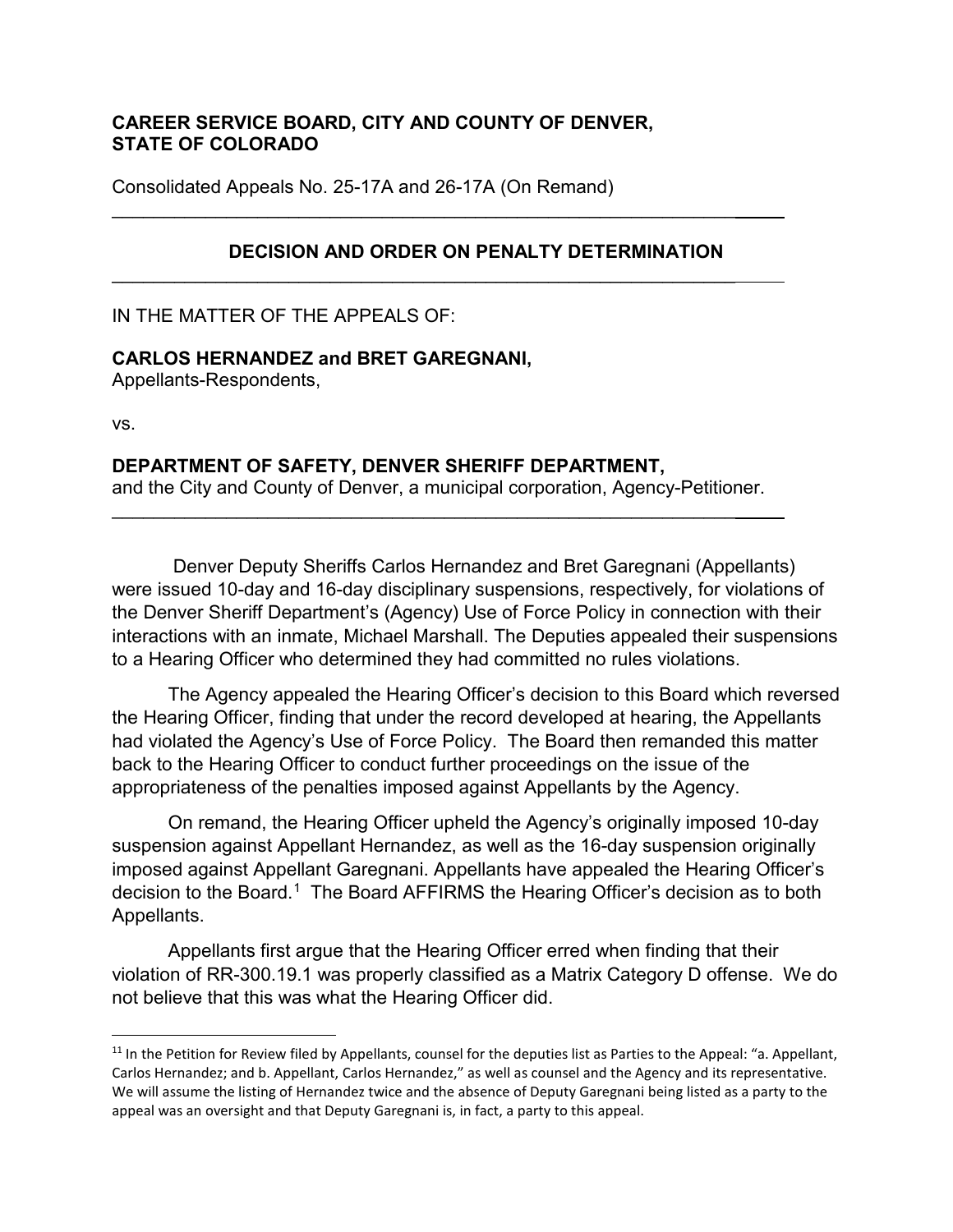Appellants were found to have violated two internal rules, one of which was a general rule and one of which was more specific; that is, Appellants were found to have violated RR-300.19.1. which prohibits disobedience of rules (general), as applied to RR-300.22 which prohibits the use of inappropriate force (more specific). RR-300.19.1 can be classified within the Matrix anywhere from a Category A offense (lowest level of severity) to a Category F offense (highest level of severity). Violations of RR-300.22, however, are classified within the Matrix as a minimum of a Category D offense.

The Hearing Officer properly noted that the punishments for both violations would be served concurrently. It appears to us that what the Hearing Officer did was to determine that there was no need for him to make a separate penalty determination regarding the RR-300.19.1 violation because the penalty assessed against Appellants could be no less than the penalty assessed against them for the RR-300.22 violation, that is, a minimum of a Matrix Category D assessment. This, of course, was correct.[2](#page-1-0)

Accordingly, even if the Hearing Officer erred and could have or should have reduced the Category determination for the RR-300.19.1 violation to a Matrix Category A, as suggested by Appellants, they still would be required to serve the suspensions issued under the more serious Category D determination for their use of inappropriate force in violation of RR-300.22. Consequently, while we do not believe the Hearing Officer erred in his conclusions, to the extent he did, it was harmless error as said error would not affect the punishment actually required to be served by the Appellants.<sup>[3](#page-1-1)</sup>

Appellants next take issue with the Hearing Officer's use of Career Service Rule 20-56 in determining the appropriateness of the assessed penalties. Appellants claim this was error because this rule was not in effect when the case first originated and that

<span id="page-1-0"></span> $2$  The Agency, in its brief, urged us to hold that the Appellants' waived this argument by failing to bring it before the Hearing Officer. We need not do this. At the original hearing, Appellants claimed they were innocent of any misconduct whatsoever. We do not believe they were required, nor would we have expected them, to adduce evidence of the appropriateness of any given punishment should they ultimately fail to prevail in their defense of the charges. Consequently, we do not believe Appellants should be penalized for failing to adduce evidence regarding an appropriate punishment at hearing, other than evidence tending to prove that no punishment would be appropriate or that the process in reaching the punishment decision, in and of itself, was flawed. It should not go unnoticed, however, that this matter was remanded back to the Hearing Officer for further proceedings and that the Appellants, therefore, were given an opportunity to create a record in support of their argument that the RR-300.19.1 violation should have been assessed as a Matrix Category A violation. There is no evidence in the record that Appellants attempted to avail themselves of this opportunity.

<span id="page-1-1"></span><sup>&</sup>lt;sup>3</sup> While we believe the Hearing Officer reached the proper conclusions, we do not believe his analysis was pristine. For example, in analyzing the criteria set out for Category D violations, the Hearing Officer noted that the Agency failed to make a connection to, nor was it apparent, how Appellant's conduct was substantially contrary to or substantially interfered with the Agency's Mission. But part of the Agency's mission, as noted by the Hearing Officer, is to operate its facilities in a safe, humane, and efficient way. Given that the Appellants were found to have engaged in applying gratuitous and unnecessary uses of force against an inmate, we believe it apparent that said misconduct was neither safe for the inmate, humane towards the inmate, nor efficient, since it was deemed to be unnecessary.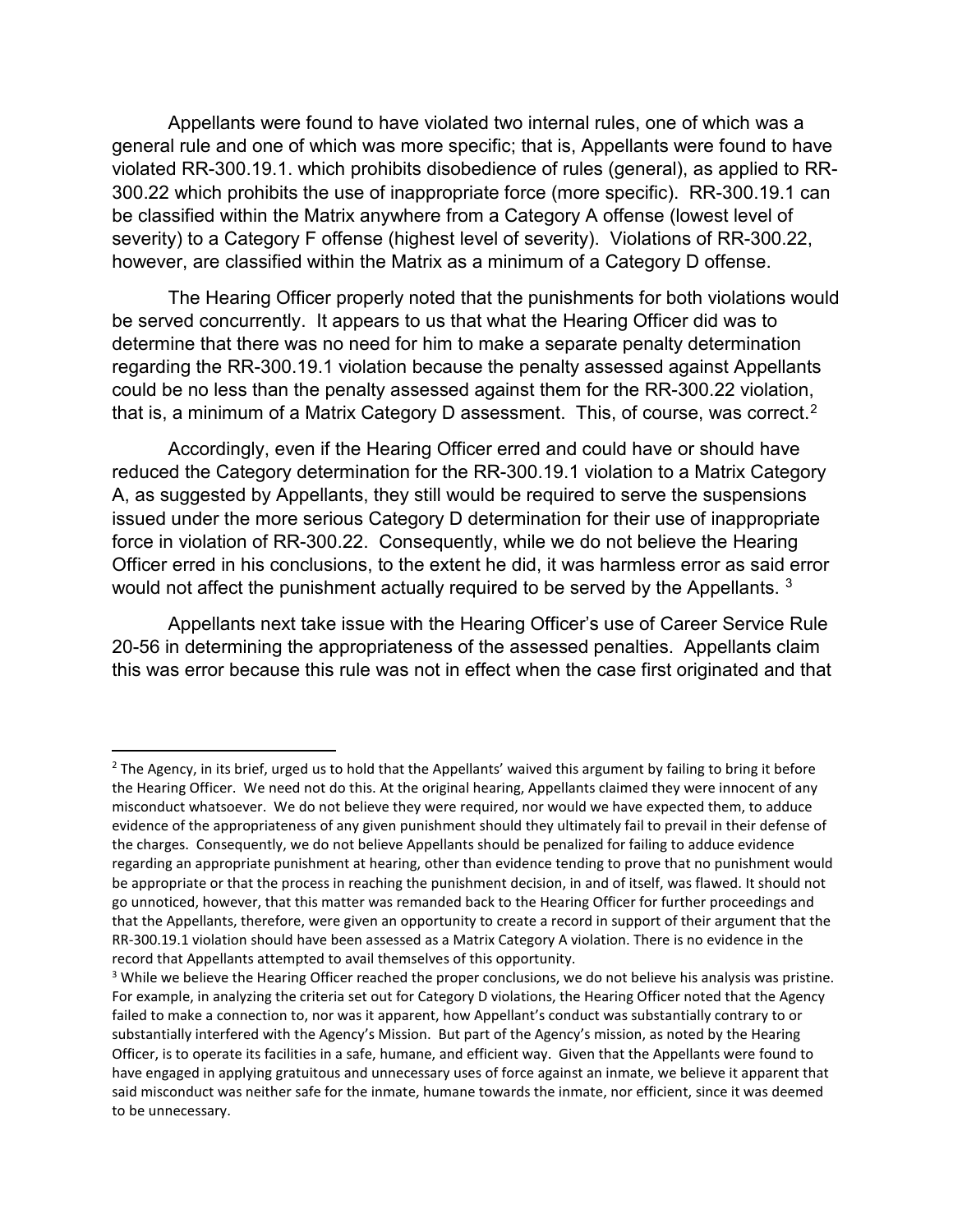the Hearing Officer instead should have used Rule 19 which was applicable to the case at its onset. We hold the Hearing Officer's application of this rule to be proper.

The rule is procedural. As such, it could be applied here regardless of the fact that it differs from the procedural rule that was in effect and applicable at the time the matter began. *See, e.g*., *[Landgraf v. USI Film Prods.,](https://1.next.westlaw.com/Link/Document/FullText?findType=Y&serNum=1994092115&pubNum=0000780&originatingDoc=I40a84e81f9f211e2a160cacff148223f&refType=RP&fi=co_pp_sp_780_269&originationContext=document&transitionType=DocumentItem&contextData=(sc.Search)#co_pp_sp_780_269)* 511 .S. 244, 269 (1994)[4;](#page-2-0) [Abromeit v. Denver Career Service Bd.](https://1.next.westlaw.com/Document/I4dcf7f340a7011dab072a248d584787d/View/FullText.html?listSource=Search&navigationPath=Search%2fv1%2fresults%2fnavigation%2fi0ad73aa600000171cc06cb2548cd6fc8%3fNav%3dCASE%26fragmentIdentifier%3dI4dcf7f340a7011dab072a248d584787d%26parentRank%3d0%26startIndex%3d41%26contextData%3d%2528sc.Search%2529%26transitionType%3dSearchItem&list=CASE&rank=53&listPageSource=7d63c98216e703692904c4eb6ea1feaf&originationContext=docHeader&contextData=(sc.Search)&transitionType=Document&needToInjectTerms=False&enableBestPortion=True&docSource=e6ec279d758e4c8292245a9cb5a18794), 140 P.3d 44 at [5](#page-2-1)0 (Colo.App. 2005).<sup>5</sup> The Hearing Officer was vested with the discretion to use the procedural rule he believed to be applicable at the time of his latest consideration of the case.

Even if the Hearing Officer's use of Rule 20-56 was improper, we would find this error to be harmless. That is because under Rule 19, which was in effect at the onset of this case, was applicable, the Hearing Officer would have been compelled to uphold any level of discipline imposed that was within the range of alternatives available to a reasonable and prudent administrator and that was not imposed arbitrarily, without record evidence, or was clearly excessive.

We believe the record supports a finding that the disciplines imposed by the CRA and upheld by the Hearing Officer were reasonable, supported by record evidence, and neither arbitrary nor excessive. Consequently, regardless of the standard used by the Hearing Officer, the record demonstrates that he did not err in upholding the disciplines imposed on Appellants by the CRA.

Appellants next claim that the Hearing Officer erred by misinterpreting and misapplying the Agency's disciplinary matrix by accepting and using the findings and conclusions reached by this Board in its decision to reverse the original Hearing Officer's decision in this matter. We find this argument to be bordering on the absurd.

The Hearing Officer noted at page 1, note 1 of his decision that "the entirety of the [Board's original] Decision and Order is binding on the Hearing Officer… ." Indeed, it is. Our prior decision in this matter creates what is essentially the law of the case and the Hearing Officer properly accepted and incorporated into his decision the findings and conclusions reached by the Board, and, in fact, was without authority to act otherwise.

Finally, Appellants argue that the Civilian Review Administrator did not properly consider mitigating factors when choosing the discipline to be imposed and that the Hearing Officer, therefore, erred by giving "the examination of mitigating actors short

<span id="page-2-0"></span> <sup>4</sup> "[T]he pertinent inquiry is whether enactment of a new provision 'attached new legal consequences to events completed before its enactment.' … When a statute imposes new burdens on a party, a presumption arises that such statute should not apply retroactively. Changes in procedure, however, usually do not impose a new burden on the parties. '[R]ules of procedure regulate secondary conduct rather than primary conduct.' …*.* Thus, institution of a new procedural rule, after the conduct giving rise to the suit, does not make application of the rule retroactive."

<span id="page-2-1"></span><sup>&</sup>lt;sup>5</sup> "[T] to the extent that the Board's rulemaking is procedural or remedial, its retroactive application will be permitted."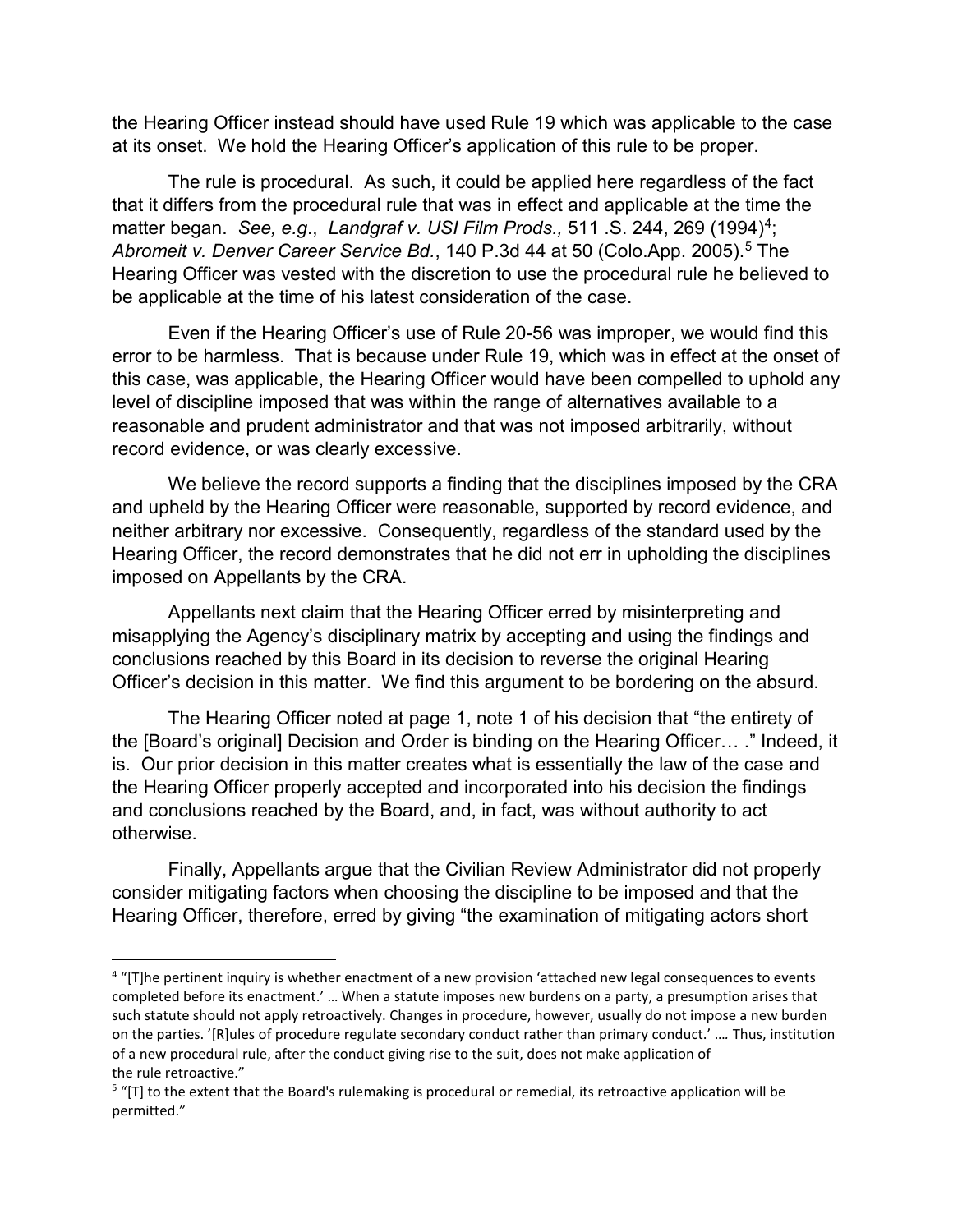shrift."<sup>[6](#page-3-0)</sup> This argument, however, fails to provide grounds for overturning the Hearing Officer's decision.

CSR Rule 20-56(1)(a) prohibits the Hearing Officer from substituting his judgment for that of the CRA in the imposition of discipline. Appellant's claim that the CRA did not give sufficient weight to mitigating facts strikes us as essentially asking the Hearing Officer to do just that; substitute his judgment for that of the CRA and find that mitigation should be given more weight than it was accorded by the CRA.

To the extent that we find the level punishment imposed by the CRA to be both supported by record evidence and reasonable in its severity,<sup>[7](#page-3-1)</sup> we find the Hearing Officer did not err in refusing to reassess mitigating factors in the manner suggested by Appellants. [8](#page-3-2)

For all of these reasons, the Hearing Officer's decision is AFFIRMED.

SO ORDERED by the Board on January 16, 2020, and documented this 21<sup>st</sup> day of May 2020.

BY THE BOARD:

Neil Peck, Co-Chair

Board Members Concurring: Karen DuWaldt, David Hayes, LaNee Reynolds

<span id="page-3-0"></span> <sup>6</sup> Appellants' brief, p. 9, Section III.

<span id="page-3-2"></span><span id="page-3-1"></span><sup>&</sup>lt;sup>7</sup> We also see no record evidence that the CRA, acting at the behest of the EDOS failed to follow Departmental guidelines, rules or regulations; applicable matrix guidelines; or that she otherwise exceeded her authority. <sup>8</sup> Our analysis would be essentially the same had the Hearing Officer used Rule 19. And we would not be in a position to re-weigh the evidence absent a finding of compelling and overwhelming evidence tending to prove the Hearing Officer's decision to be clearly erroneous, which we do not find to be the case here.